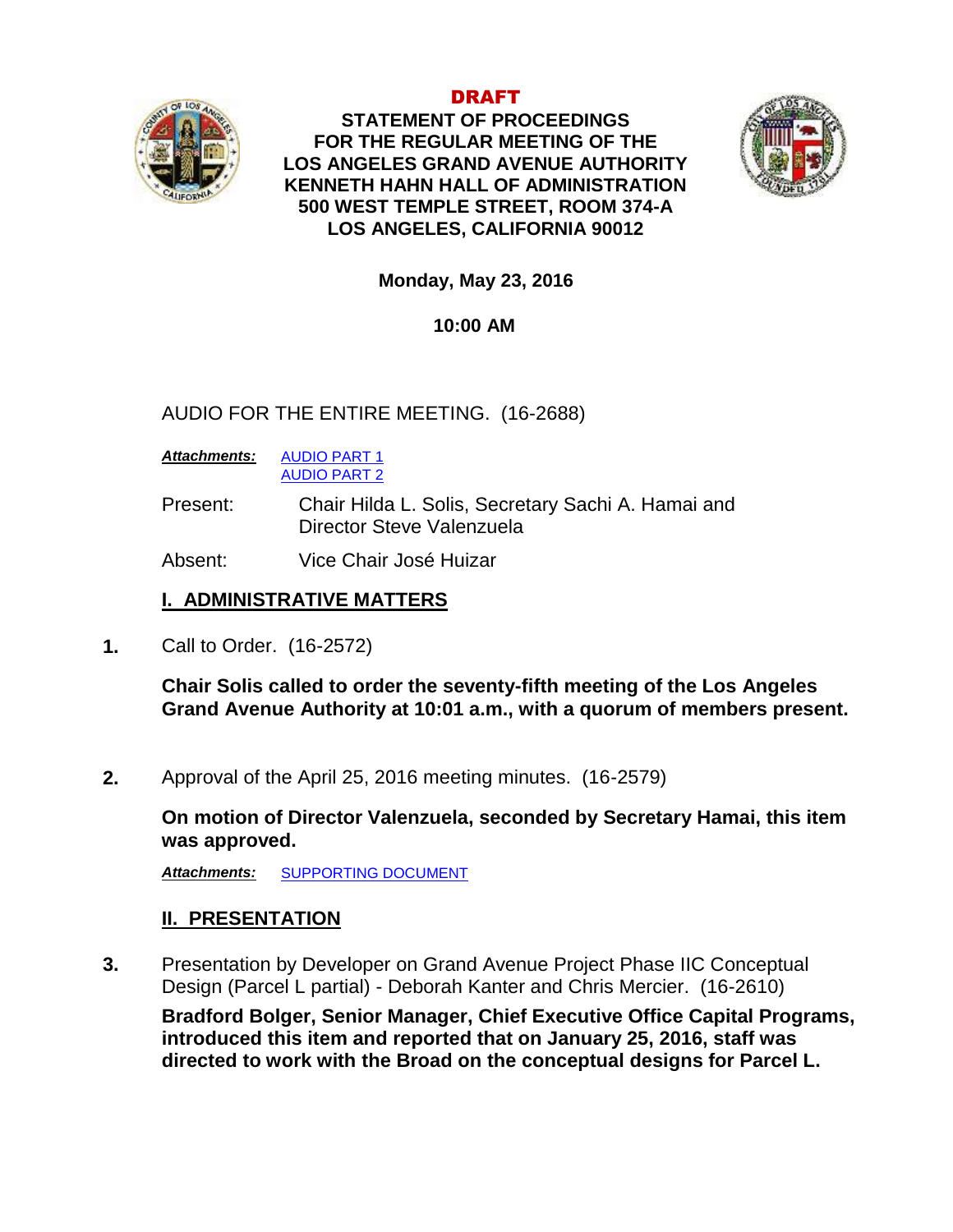**Deborah Kanter, representative for Eli Broad, The Broad, stated that their team has had four (4) meetings with JPA staff since February 25, 2016. Collaboratively with the architect, they came up with seven (7) designs and refined down to four (4) smartest best versions. Ms. Kanter noted that the goal is to keep this site open and flexible so that school kids can visit and attend events such as movies and concerts, make it lively during the day to serve the public.** 

**Chris Mercier, Architect, FER Studios, presented the overall site plan that included the layout of The Broad Museum, the new GTK Plaza, and the proposed Metro Station Bridge. The space includes ADA access, exits, lighting, various ideas of social space, a space for potential projections for large events, tent setup for larger groups, shading with trees and drought tolerant landscaping.**

**Mr. Mercier presented the four (4) different design schemes and explained that they are in order of magnitude in terms of complexity:** 

- **• The "X-S" Scheme is the base design option with a large turf in the center with surrounding crushed granite area, tall grass at the edge to soften the space, and concrete area will match the new bridge. Existing site conditions such as elevator, drainage, guardrail, paving and up-lighting will remain. Design will tie in with the GTK Plaza and The Broad.**
- **• The "S" Scheme adds seating benches.**
- **• The "M" Scheme includes items in the "S" Scheme with the addition of trees in raised planters to provide shade. Ms. Kanter stated that they are looking at non-fruiting olive trees to create continuity from the bridge to Phase IIC.**
- **• The "L" Scheme includes items in the "M" Scheme with an additional four (4) trees and two (2) benches.**

**Director Valenzuela questioned if other shading options were considered. Mr. Mercier stated that they looked at umbrellas as a potential idea.**

**Ms. Kanter explained that the two new egress stairs are included in all**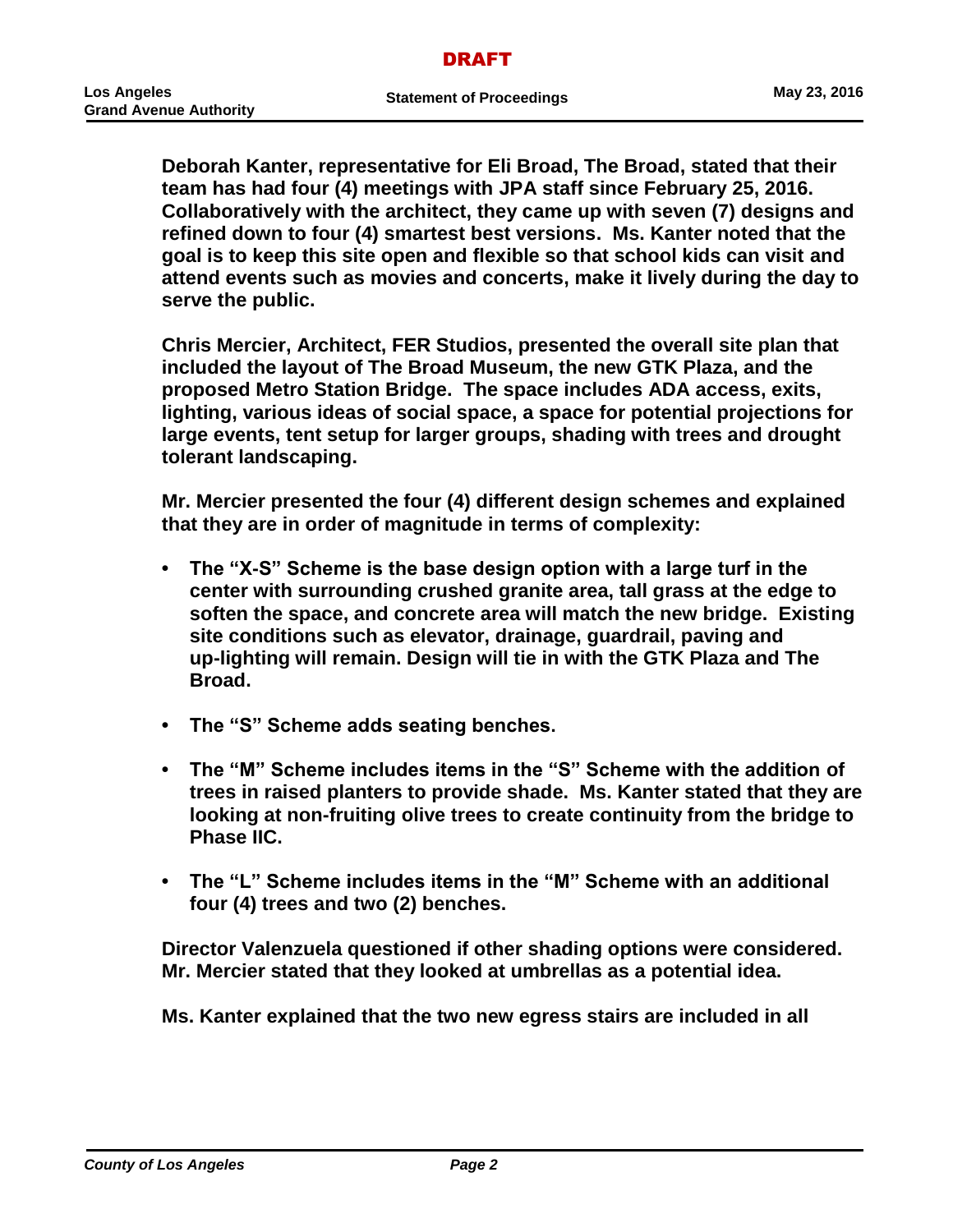**four (4) schemes; however, they are shown on the design as placeholders and will need to be studied and may require significant additional cost.** 

**In response to questions posed by Mr. Bolger, Mr. Mercier confirmed that the stairs are based on an occupancy level and can be reduced if the occupancy is lowered. The bridge can be considered an existing route once it's built and can alternatively reduce the stairs. Ms. Kanter noted that they would work with the Fire Department and City of Los Angeles on that.**

**Secretary Hamai questioned what the capacity would be if stairs were reduced. Mr. Mercier confirmed that the capacity would be reduced to half. Chair Solis stressed that she would like the design to take into consideration exit paths in the event of a disaster and know that there might be more capacity than 600.**

**Director Valenzuela questioned if the artificial turf needed irrigation. Mr. Mercier confirmed that they would have to collect rain water, but no irrigation is needed for the turf and drought tolerant plants would use a drip water system.**

**Mr. Mercier presented a daytime, nighttime, and bird's eye view from the proposed Metro Bridge and provided a breakdown of the budget.**

**Director Valenzuela indicated that the JPA is opened to having Related Company work with The Broad in creating something on an interim basis and stressed that it is important to provide an opportunity to activate the site and create an interim open space. In response to the schemes presented, Director Valenzuela indicated that options "M" and "L" are more in-line with JPA's goal in softening the space and creating a flexible space that can accommodate a range of activities; these plans are moving in the right direction.**

**Secretary Hamai questioned what the contingency is. Mr. Bolger confirmed that the design contingency is \$250,000 to help ensure a collaborative scope of work was achieved. Secretary Hamai suggested that at the minimum, select option "M" and have additional trees and benches added if there are funds left. Chair Solis concurred.** 

**Member of the public, Brady Westwater, indicated that he had one minor issue regarding the decomposed granite; he has not seen any insulation that has worked the way it should and suggested the design to incorporate hard surface or turf in lieu of decomposed granite.**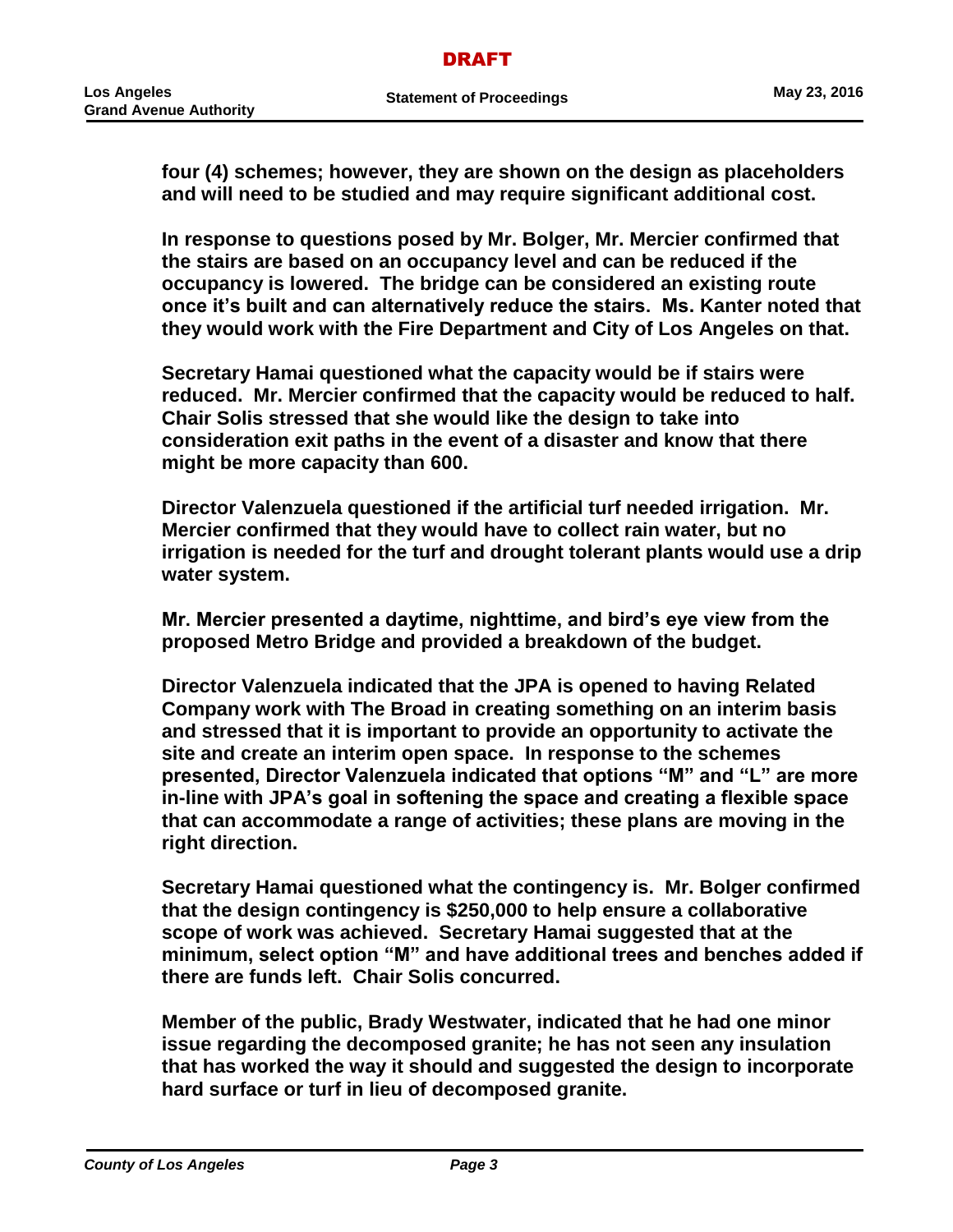### **III. CLOSED SESSION**

- **4.** CONFERENCE WITH REAL PROPERTY NEGOTIATORS PURSUANT TO GOVERNMENT CODE SECTION 54956.8
	- Property: Parcel Q (APN 5149-010-949), Parcel L (APN 5151-004- 928), and Parcel W-2 (APN 5149-010-944) of the Bunker Hill Urban Renewal Project Area and the Grand Park Parcels
	- JPA Real Property Negotiators: Bradford Bolger, Christine Frias, Chia-Ann Yen, Maria Cabildo, Russell Horning, Thomas Webber, Paul Rutter, Diane Hvolka, Sara Hernandez
	- Negotiating Parties: Grand Avenue L.A., LLC
	- Under Negotiation: Price and Terms or Payment. (16-2573)

**Helen S. Parker, Authority Counsel, announced the above Notice of Closed Session.**

**The JPA Board recessed to Closed Session at 10:34 a.m. Present were Chair Solis, Secretary Hamai and Director Valenzuela.**

**The Chair reconvened the Grand Avenue Authority meeting to open session at 11:17 a.m. Present were Chair Solis, Secretary Hamai and Director Valenzuela.**

**No reportable action was taken in Closed Session.**

### **IV. RECOMMENDATIONS**

**5.** Approve the Conceptual Design for Phase IIC (Parcel L partial) - Bradford Bolger. (16-2574)

**After discussion, on motion of Valenzuela, and seconded by Hamai, the Board approved conceptual design M. JPA staff was directed to continue to work with the Developer to add more trees/shade and seating.**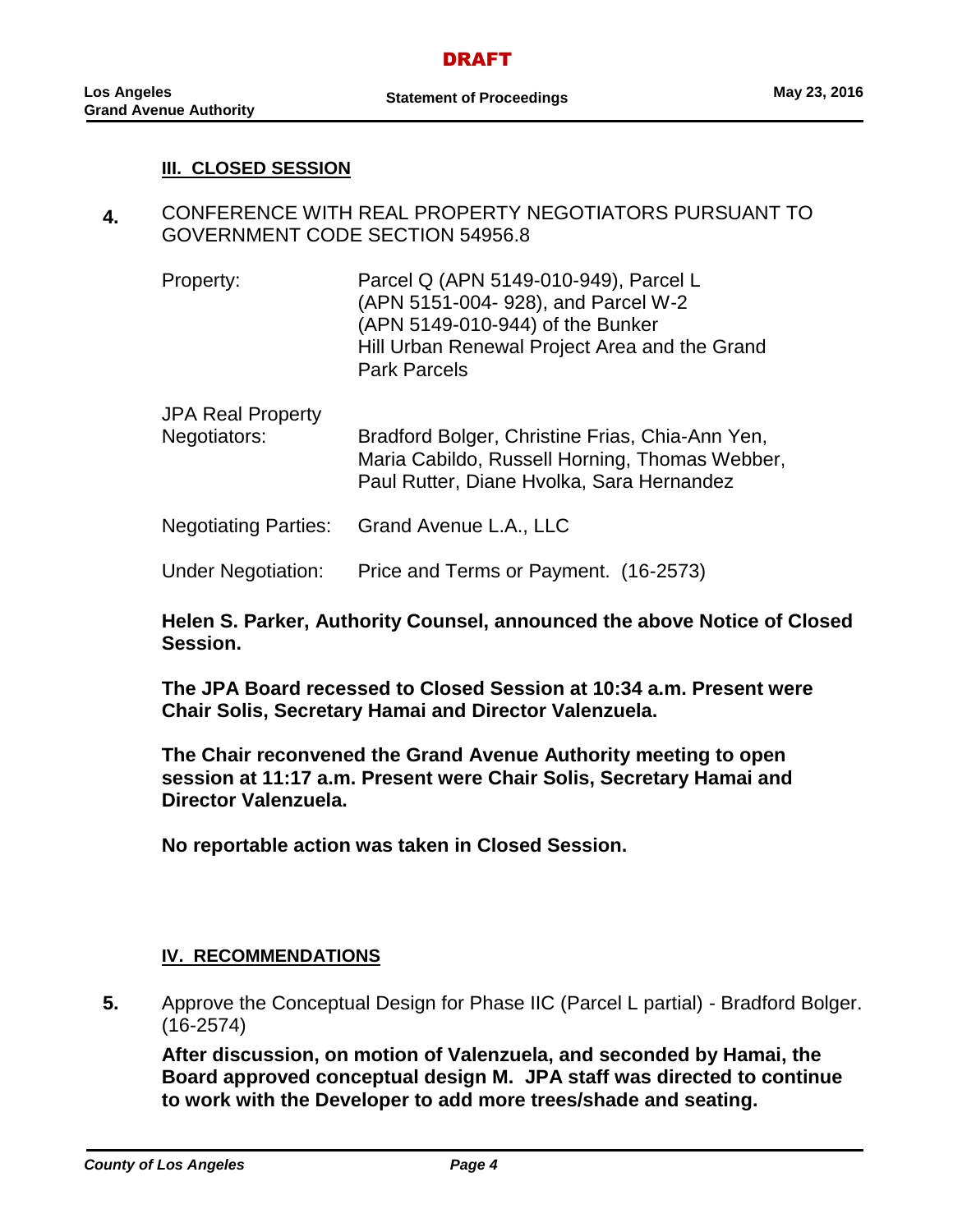**6.** Request by Grand Avenue LA, LLC for a short term extension to the Grand Avenue Phase IIC (Parcel L partial) and Phase III (Parcel W-2) Schedule of Performance in the Second and Third Amendments to the Disposition and Development Agreement with respect to the milestones with the current deadline of June 1, 2016, and other related deadlines, subject to its agreement to certain terms, including waivers - Bradford Bolger. (16-2611)

**Bradford Bolger, Senior Manager, Chief Executive Office Capital Programs, introduced this item and reported that on January 25, 2016, the Authority Board approved a short term extension of the February 1, 2016 deadline for submission of the schematic design plans for both Phase IIC and Phase III to June 1, 2016.**

**On April 22, 2016, Grand Avenue Los Angeles, LLC (Developer) requested an additional extension to October 1, 2016, with the goal of completing a Sixth Amendment and associated documents necessary for Phase IIC and Phase III.**

**Due to the linkage between Phase IIC and Phase III, Mr. Bolger recommends that an additional short term four month extension and staff will continue to work with the developer to review the scope, schedule, and requirements for these phases of this project. The new deadline would be extended to October 1, 2016.** 

**On motion of Director Valenzuela, seconded by Chair Solis, this item was approved.**

**7.** Authorize staff to conform the current deadlines of the Grand Avenue Phase I (Parcel Q) Schedule of Performance in the September 28, 2015 Letter Agreement with Grand Avenue LA, LLC to schedule for the upcoming Fifth Amendment to the Disposition and Development Agreement - Bradford Bolger. (16-2612)

**Bradford Bolger, Senior Manager, Chief Executive Office Capital Programs, indicated that JPA staff continues to work with the Developer, to finalize the terms of Phase I, Parcel Q Schedule of Performance and Scope of Development.**

**Mr. Bolger reported that due to the pending approvals by the City of Los Angeles, staff was not able to complete the necessary documents, such as the upcoming Fifth Amendment to the Disposition and Development Agreement, and obtain approvals from the governing entities to finalize the terms of Phase I, Parcel Q.**